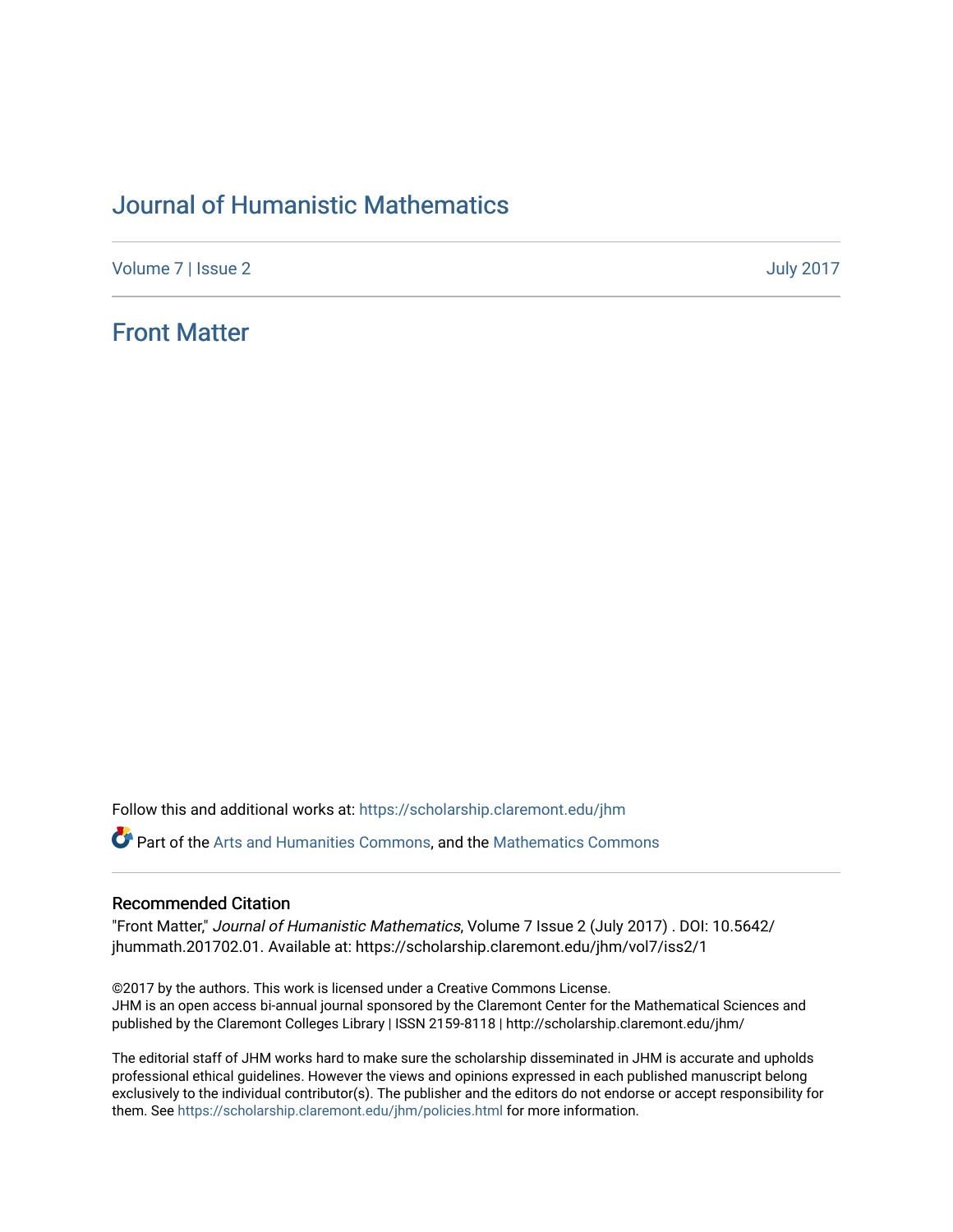## The Journal of Humanistic Mathematics JULY 2017 ISSUE CONTENTS

#### Editorial

| Words, Words, Words                                                                             | Mark Huber & Gizem Karaali               | 1   |
|-------------------------------------------------------------------------------------------------|------------------------------------------|-----|
| Articles                                                                                        |                                          |     |
| Perchance to Dream:<br>Art, Mathematics, and Shakespeare                                        | Randall E. Cone                          | 4   |
| The Biblical Value of Pi in Light of Traditional Judaism                                        | Morris Engelson                          | 37  |
| Paul's Dilemma: Is This a Polyhedron?                                                           | Bethany Noblitt & Shelly Sheats Harkness | 72  |
| On Commensurability and Symmetry                                                                | David Pierce                             | 90  |
| Does Content Matter in an Introduction-to-Proof Course?                                         | Milos Savic                              | 149 |
| Inquiry Based Learning from the Learner's Point of View:<br>A Teacher Candidate's Success Story | Caroline Johnson Caswell & Derek LaBrie  | 161 |
| Some Thoughts on the Epicurean Critique of Mathematics                                          | Michael Aristidou                        | 187 |
| Report                                                                                          |                                          |     |
| Multifaceted Mathematicians                                                                     | Juan M. Sepulcre                         | 217 |
| Exposition                                                                                      |                                          |     |
| On French Pudding and a German Mathematician                                                    | Amy Shoemaker                            | 239 |
| <b>World of Mathematics</b>                                                                     |                                          |     |
| Mathematics in the Mind's Eye:<br>Michael Schultheis Paints Poetic and Conceptual Geometries    | Patricia Grieve Watkinson                | 259 |
| A Mathematician Reads Plutarch:<br>Plato's Criticism of Geometers of His Time                   | John B. Little                           | 269 |
| They Say She Was Good - for a Woman:<br>Poetry and Musings                                      | JoAnne Growney                           | 294 |
| A Generalised Song                                                                              | Will Turner                              | 303 |
| $One + One > Two:$<br>The Effects of Pair Quizzes on Student Attitudes and Perceptions          | Harrison W. Straley & Lauren Dupee       | 318 |
| Shakespeare, a Supernova, and a Little Green Man<br>Walk into a Mathematics Classroom           | Sheila Kirstin Miller                    | 340 |
| Discrete and Continuous:<br>A Fundamental Dichotomy in Mathematics                              | James Franklin                           | 355 |
| I Love You Fifty                                                                                | Nat Banting                              | 379 |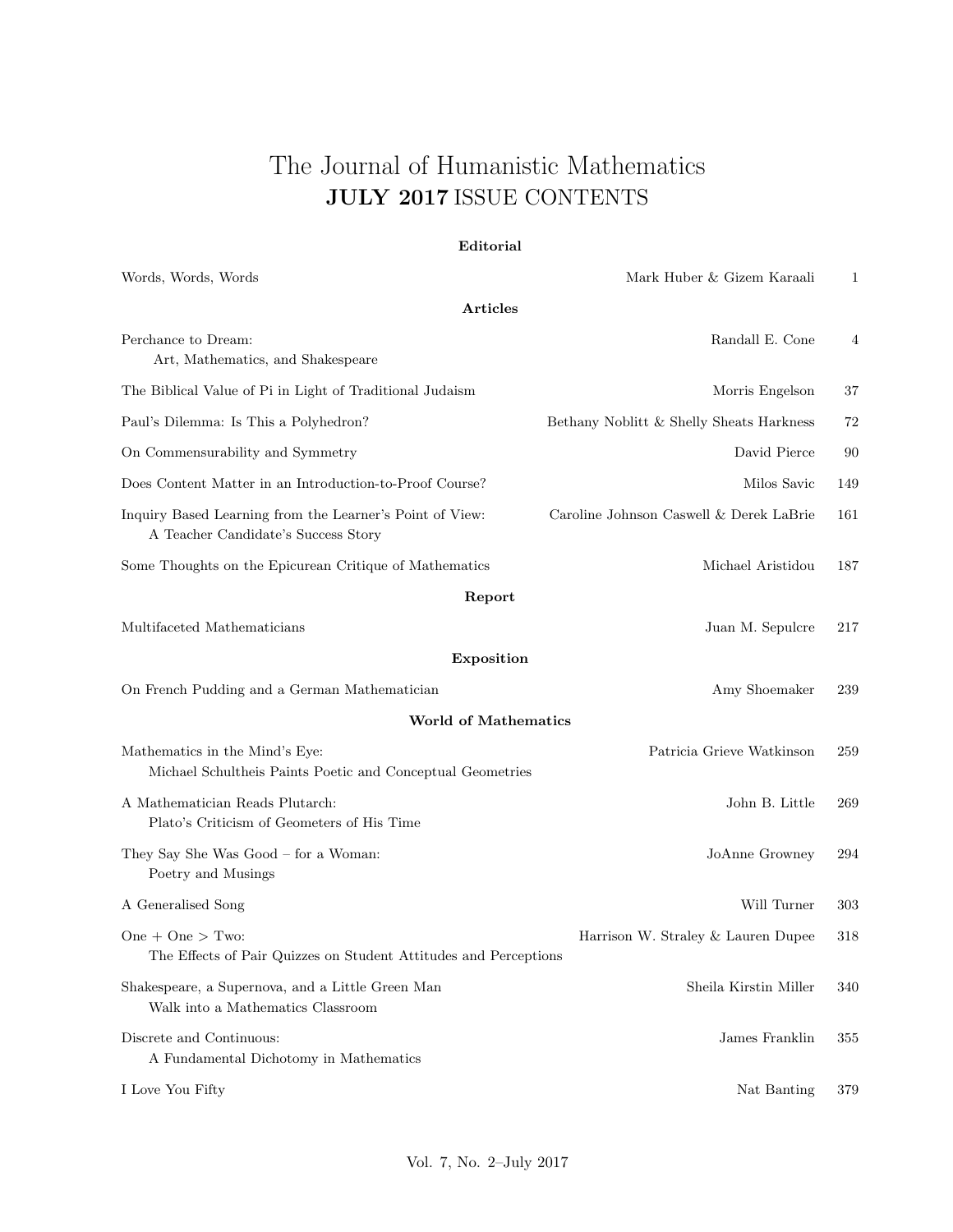# The Journal of Humanistic Mathematics JULY 2017 ISSUE CONTENTS

## continued

#### Communities

| Uncovering GEMS of Mathematics                                                      | Asuman G. Aksoy & Ellis Cumberbatch                                        | 384 |
|-------------------------------------------------------------------------------------|----------------------------------------------------------------------------|-----|
| A Mathematician's Journey From Mentee to Mentor:<br>Reflections on the EDGE Program | Sarah Bryant & Alejandra Alvarado                                          | 394 |
| <b>Book Review</b>                                                                  |                                                                            |     |
| Book Review Bridges 2013 Poetry Anthology<br>and Bridges 2016 Poetry Anthology      | Robin Chapman                                                              | 401 |
| Poetry Folder                                                                       |                                                                            |     |
| Affinity for Infinity                                                               | Pam Lewis                                                                  | 410 |
| Poetry                                                                              |                                                                            |     |
| A Math Poem                                                                         | Sara R. Katz                                                               | 415 |
| A Calculus                                                                          | Sandra Lindow                                                              | 416 |
| Nostalgia for quieter times                                                         | Pedro Poitevin                                                             | 417 |
| Disciple                                                                            | Jessica K. Sklar                                                           | 418 |
| Cicadas                                                                             | Gene Grabiner                                                              | 419 |
| Fiction                                                                             |                                                                            |     |
| Descartes Comes Out of the Closet                                                   | Nora E. Culik                                                              | 420 |
| Recreation                                                                          |                                                                            |     |
| $one = zero$                                                                        | Eric John Gofen                                                            | 428 |
| Announcements                                                                       |                                                                            |     |
| Math in Seventeen Syllables:<br>An Open Call for Mathematical Haiku                 | Mark Huber & Gizem Karaali                                                 | 435 |
| Special Issue Call for Papers:<br>Mathematics and Motherhood                        | Pamela E. Harris, Becky Hall,<br>Carrie Diaz Eaton & Emille Davie Lawrence | 437 |
| VOICES: Conference on Teaching STEM with Music<br>September 27-28, 2017             | Gregory J. Crowther                                                        | 439 |